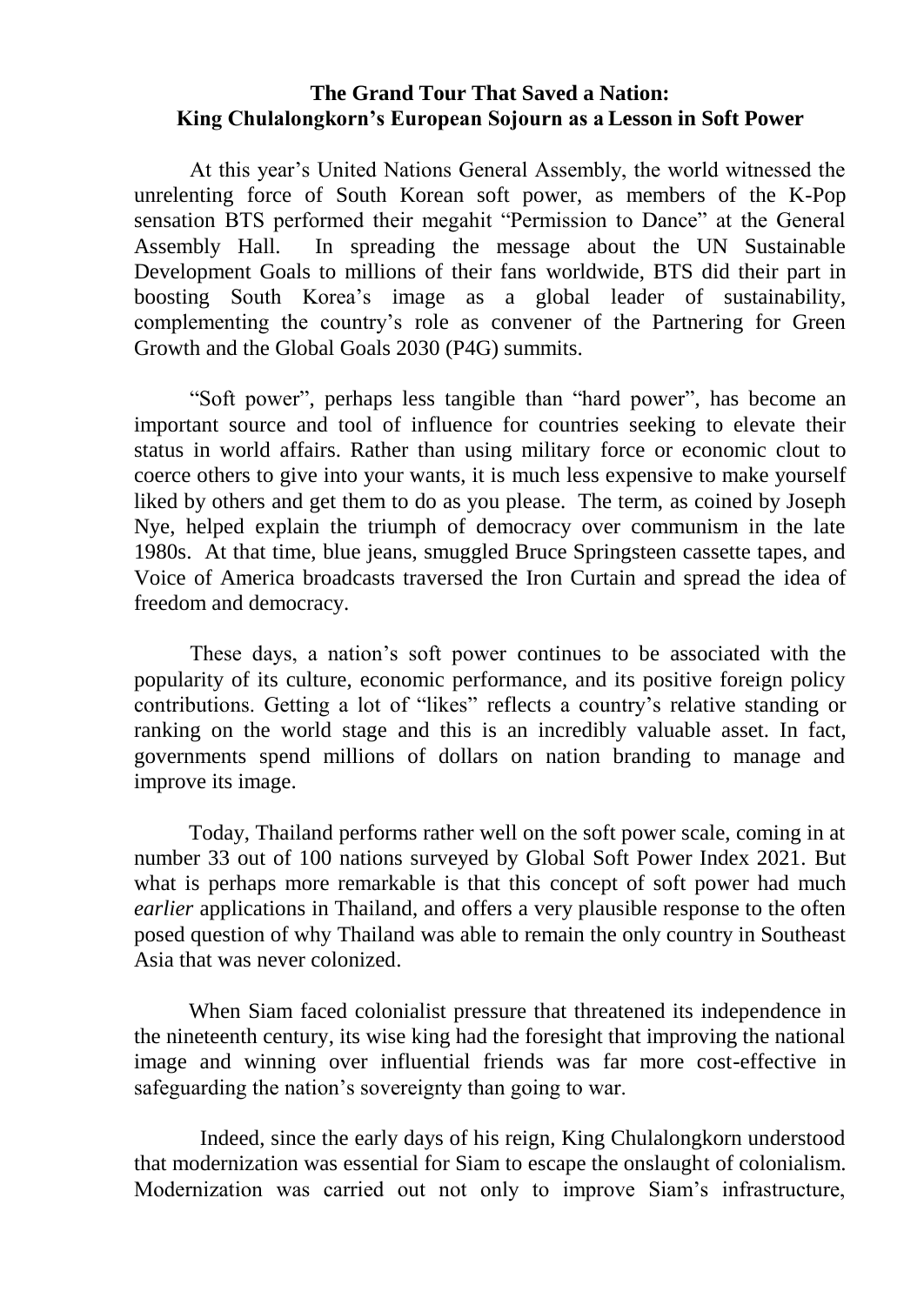governance, and its people's quality of life, but also to improve the country's image and stature. The King employed several western advisors and professionals to assist him in carrying out several impressive projects, from government, education and social reforms, to modernization of transports and telecom, intent on bringing Siam up to standard with "civilized" nations.

Still, the rapid modernization of Siam was not enough to counter the mounting expansionist threats from the European powers. During 1886-1896, Siam had to face a number of crises. In 1893, France sent gunboats up the Chao Phraya River, demanding compensation from Siam for skirmishes that resulted in the death of French troops. Siam painfully ceded substantial territories, east of the Mekong River, paid 3 million francs, and handed over temporary control of the port of Chanthaburi to France as collateral. Three years later in 1896, Britain and France signed the Anglo-French Agreement, essentially making Siam a "buffer" between French and British colonial interests in Southeast Asia. However, the terms of the agreement merely stated that France and Britain would not violate Siam's sovereignty without the prior consent of the other party. This declaration did not offer a firm guarantee for independence, but rather indicated that France and Britain would not go to war over Siam.

In the following year, King Chulalongkorn embarked on his first historic European sojourn. It was uncustomary for the King to go abroad, so palace officials told the Thai public that the King was traveling to cultivate diplomatic ties and learn about western civilization. However, the European press had a different take on his visit and reported extensively that the King was seeking supports from major European powers to maintain Siam's sovereignty.

As one of the first Asian monarchs, along with the Ottoman Sultan and the Shah of Persia, to visit all of the important capitals of Europe, King Chulalongkorn and his trip were the subject of much curiosity and fascination. His affable manner and fluency in the English language made him well-respected and admired among the European nobility and aristocracy. European newspapers and magazines followed his movements closely and reported on his every engagement at both official and social events.

The King was not an inexperienced traveller. In his youth, he first travelled abroad at the age of 18 to Singapore and Java in 1871. He later visited India in 1872, where he was given the highest honour and was invited to observe a large-scale military exercise outside of Delhi. His itinerary was closely chronicled in the press of the time. Newspapers even discussed minutiae, such as the excitement of shopkeepers keen on displaying their wares to the King's entourage.

The flurry of press interest during his visit to India did not go unnoticed. For his first trip to Europe, the King's visit was carefully and strategically planned to create the right impressions, putting the Thai monarchy on par with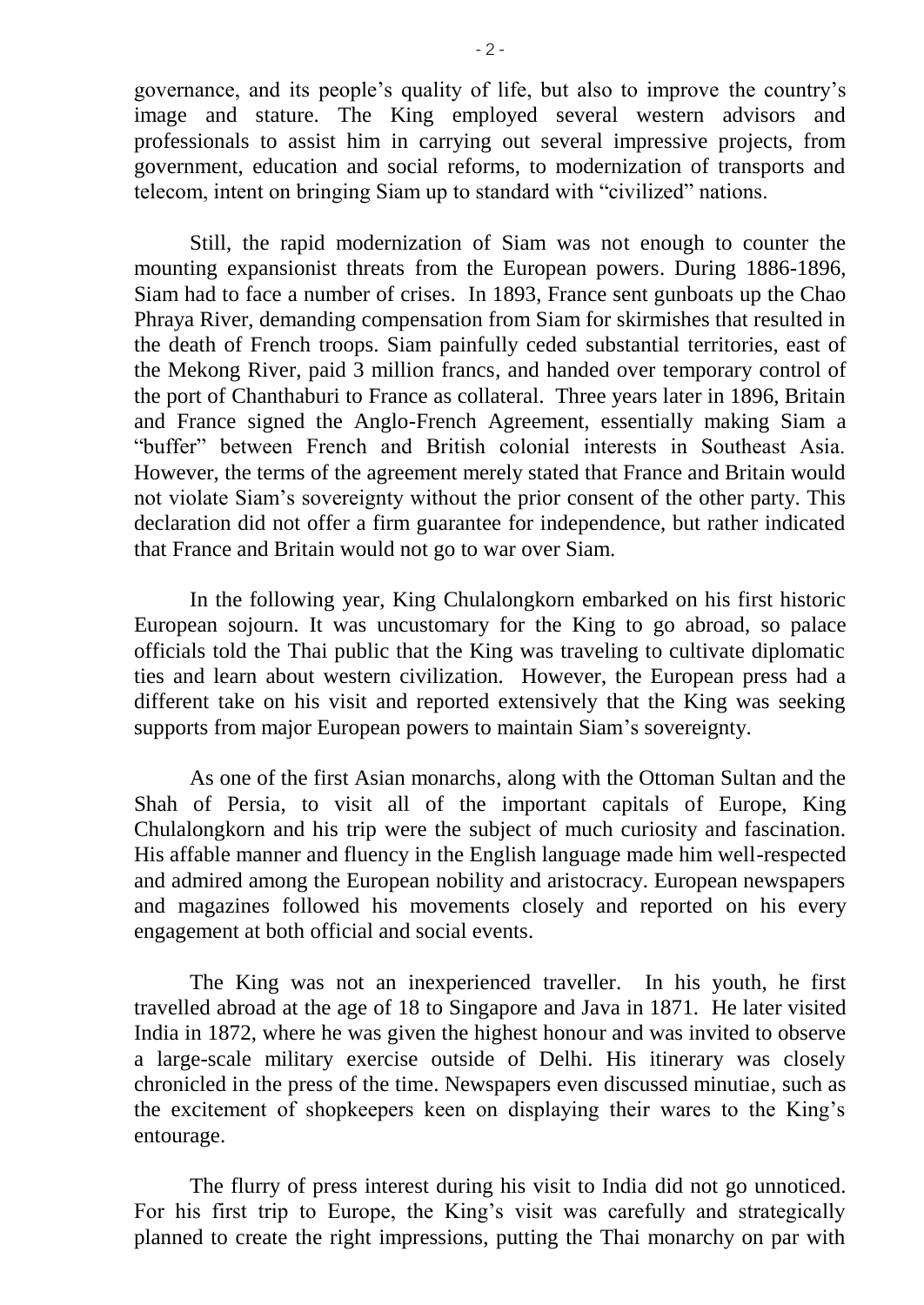European dynasties, and also to send a direct message to those who threatened Siam's sovereignty.

King Chulalongkorn made sure to call on his powerful and sympathetic friends, Kaiser Wilhelm II of Prussia and Tsar Nicholas II of Russia, well before his visit to France and Britain. He also paid a visit to the elderly European statesman Otto von Bismarck at his residence, which generated much media attention throughout the continent. The King's trust in his friendly relations with Prussia led to the employment of many Germans in strategic sectors in the modernization of Siam. Among them were Karl Bethge, the first Governor of the State Railway of Thailand and Theodor Collmann, the first inspector of the Post and Telegraph Department of Thailand. Such appointments should have raised eyebrows under the watchful gaze of the British and the French.

Meanwhile, the king's close personal ties with the Royal House of Russia, where he sent one of his sons, Prince Chakrabongse, to study for eight years, directly helped Siam vis-a-vis French and British colonialist ambitions. The Franco-Russian alliance also worked well in Siam's favour. After establishing diplomatic ties with Siam during King Chulalongkorn's visit to St. Petersburg in 1897, Tsar Nicholas II sent one of his best envoys to Bangkok. Alexander Olarovsky, who served as the first Consul-General of Russia to Siam, was instrumental in mending Franco-Siamese relations and persuaded France to return Chanthaburi to Siam. Furthermore, as Russia was at odds with Britain in the Afghan 'Great Game', the former also had a direct interest in preventing Siam from falling under Britain's sphere of influence.

In Europe, King Chulalongkorn soon became widely recognized as one of the most prominent monarchs of the world in his days. Despite the difficult relations that Siam had with Britain and France, King Chulalongkorn took great care to project an image of amity with their heads of state, thereby creating favourable sentiments among the general public. In England, he was hosted at Buckingham Palace and had lunch with Queen Victoria at Osborne House, her private residence on the Isle of Wight. In republican France, he was received with all the pomp and circumstance befitting a visiting European monarch, despite initial doubts that there could be protests staged against the Siamese sovereign.

Although King Chulalongkorn could not win over the powerful colonists with any resources of "hard power", he showed the world that, with the right combination of diplomatic acumen and effective public communication, he could attract influential European leaders, and even the Western public, to support his cause. On the other hand, the King's efficacious diplomacy played a pivotal role in securing Thailand's stature as an independent nation throughout history, and apparently, has brought about a timeless lesson that attests to the value and effectiveness of "soft power".